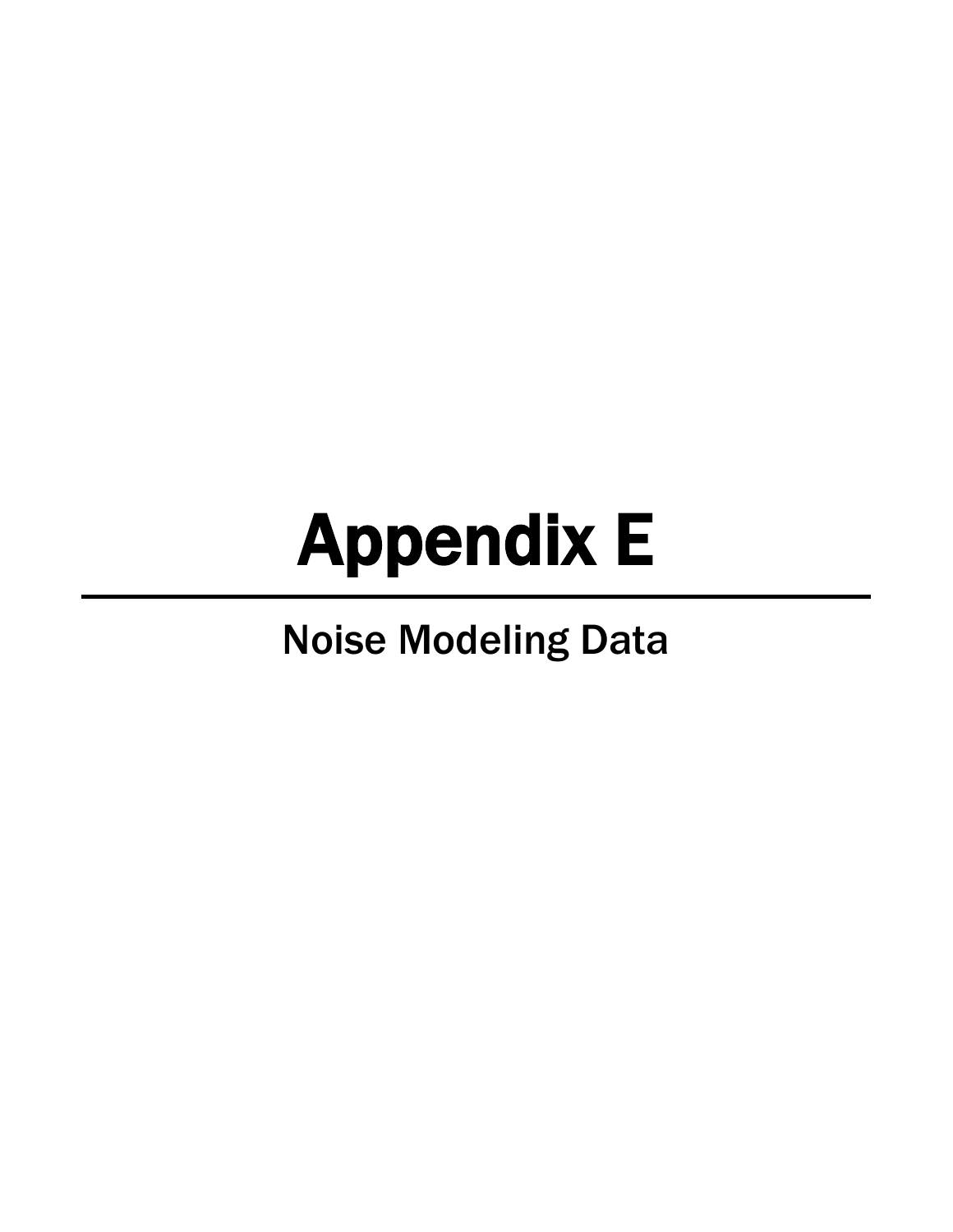

|                     |                            |                           |                             | <b>Reference Emission</b><br>Noise Levels $(L_{\text{max}})$ at 50 |                     |
|---------------------|----------------------------|---------------------------|-----------------------------|--------------------------------------------------------------------|---------------------|
|                     | <b>Distance to Nearest</b> | <b>Combined Predicted</b> |                             |                                                                    | <b>Usage</b>        |
| Location            | <b>Receptor in feet</b>    | Noise Level (Leg dBA)     | Equipment                   | feet <sup>1</sup>                                                  | Factor <sup>1</sup> |
| threshold           | 3,206                      | 55.0                      | Paver                       | 85                                                                 |                     |
| Center              | 100                        | 85.1                      | Roller                      | 85                                                                 |                     |
| <b>Staging Area</b> | 100                        | 85.1                      | <b>Concrete Mixer Truck</b> | 85                                                                 |                     |
|                     |                            |                           | <b>Front End Loader</b>     | 80                                                                 |                     |
|                     |                            |                           | <b>Flat Bed Truck</b>       | 84                                                                 |                     |

| <b>Ground Type</b>         | hard |
|----------------------------|------|
| <b>Source Height</b>       | 8    |
| <b>Receiver Height</b>     | 5    |
| Ground Factor <sup>2</sup> | 0.00 |

| Predicted Noise Level <sup>3</sup> | $L_{eq}$ dBA at 50 feet <sup>3</sup> |
|------------------------------------|--------------------------------------|
| Paver                              | 85.0                                 |
| Roller                             | 85.0                                 |
| <b>Concrete Mixer Truck</b>        | 85.0                                 |
| <b>Front End Loader</b>            | 80.0                                 |
| <b>Flat Bed Truck</b>              | 84.0                                 |

**Combined Predicted Noise Level (Leq dBA at 50 feet)**

91.1

Sources:

 $1$  Obtained from the FHWA Roadway Construction Noise Model, January 2006. Table 1.

<sup>2</sup> Based on Figure 6-5 from the Federal Transit Noise and Vibration Impact Assessment, 2006 (pg 6-23).

<sup>3</sup> Based on the following from the Federal Transit Noise and Vibration Impact Assessment, 2006 (pg 12-3).

Leq(equip) = E.L.+10\*log (U.F.) ‐ 20\*log (D/50) ‐ 10\*G\*log (D/50)

Where: E.L. = Emission Level;

U.F.= Usage Factor;

G = Constant that accounts for topography and ground effects (FTA 2006: pg 6‐23); and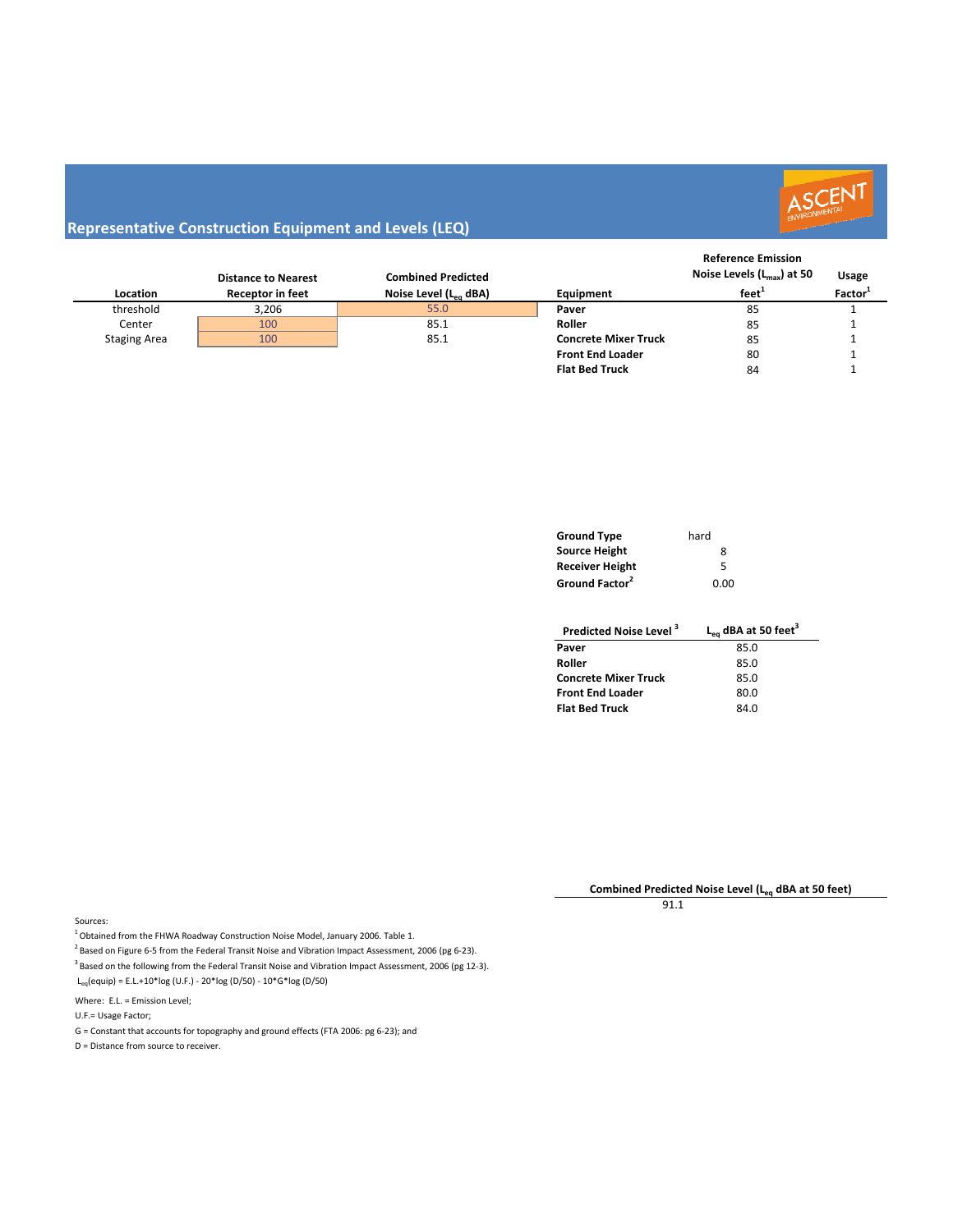

|                     |                            |                           |                             | <b>Reference Emission</b>             |                     |
|---------------------|----------------------------|---------------------------|-----------------------------|---------------------------------------|---------------------|
|                     | <b>Distance to Nearest</b> | <b>Combined Predicted</b> |                             | Noise Levels $(L_{\text{max}})$ at 50 | Usage               |
| Location            | <b>Receptor in feet</b>    | Noise Level (Leg dBA)     | Equipment                   | feet <sup>1</sup>                     | Factor <sup>1</sup> |
| threshold           | 2,027                      | 55.0                      | Paver                       | 85                                    | 0.4                 |
| Center              | 5000                       | 47.2                      | Roller                      | 85                                    | 0.4                 |
| <b>Staging Area</b> | 3000                       | 51.6                      | <b>Concrete Mixer Truck</b> | 85                                    | 0.4                 |
|                     |                            |                           | <b>Front End Loader</b>     | 80                                    | 0.4                 |
|                     |                            |                           | <b>Flat Bed Truck</b>       | 84                                    | 0.4                 |

| <b>Ground Type</b>         | hard |
|----------------------------|------|
| <b>Source Height</b>       | 8    |
| <b>Receiver Height</b>     | 5    |
| Ground Factor <sup>2</sup> | 0.00 |

| Predicted Noise Level <sup>3</sup> | $L_{eq}$ dBA at 50 feet <sup>3</sup> |
|------------------------------------|--------------------------------------|
| Paver                              | 81.0                                 |
| Roller                             | 81.0                                 |
| <b>Concrete Mixer Truck</b>        | 81.0                                 |
| <b>Front End Loader</b>            | 76.0                                 |
| <b>Flat Bed Truck</b>              | 80.0                                 |

**Combined Predicted Noise Level (Leq dBA at 50 feet)**

87.2

Sources:

 $1$  Obtained from the FHWA Roadway Construction Noise Model, January 2006. Table 1.

<sup>2</sup> Based on Figure 6-5 from the Federal Transit Noise and Vibration Impact Assessment, 2006 (pg 6-23).

<sup>3</sup> Based on the following from the Federal Transit Noise and Vibration Impact Assessment, 2006 (pg 12-3).

Leq(equip) = E.L.+10\*log (U.F.) ‐ 20\*log (D/50) ‐ 10\*G\*log (D/50)

Where: E.L. = Emission Level;

U.F.= Usage Factor;

G = Constant that accounts for topography and ground effects (FTA 2006: pg 6‐23); and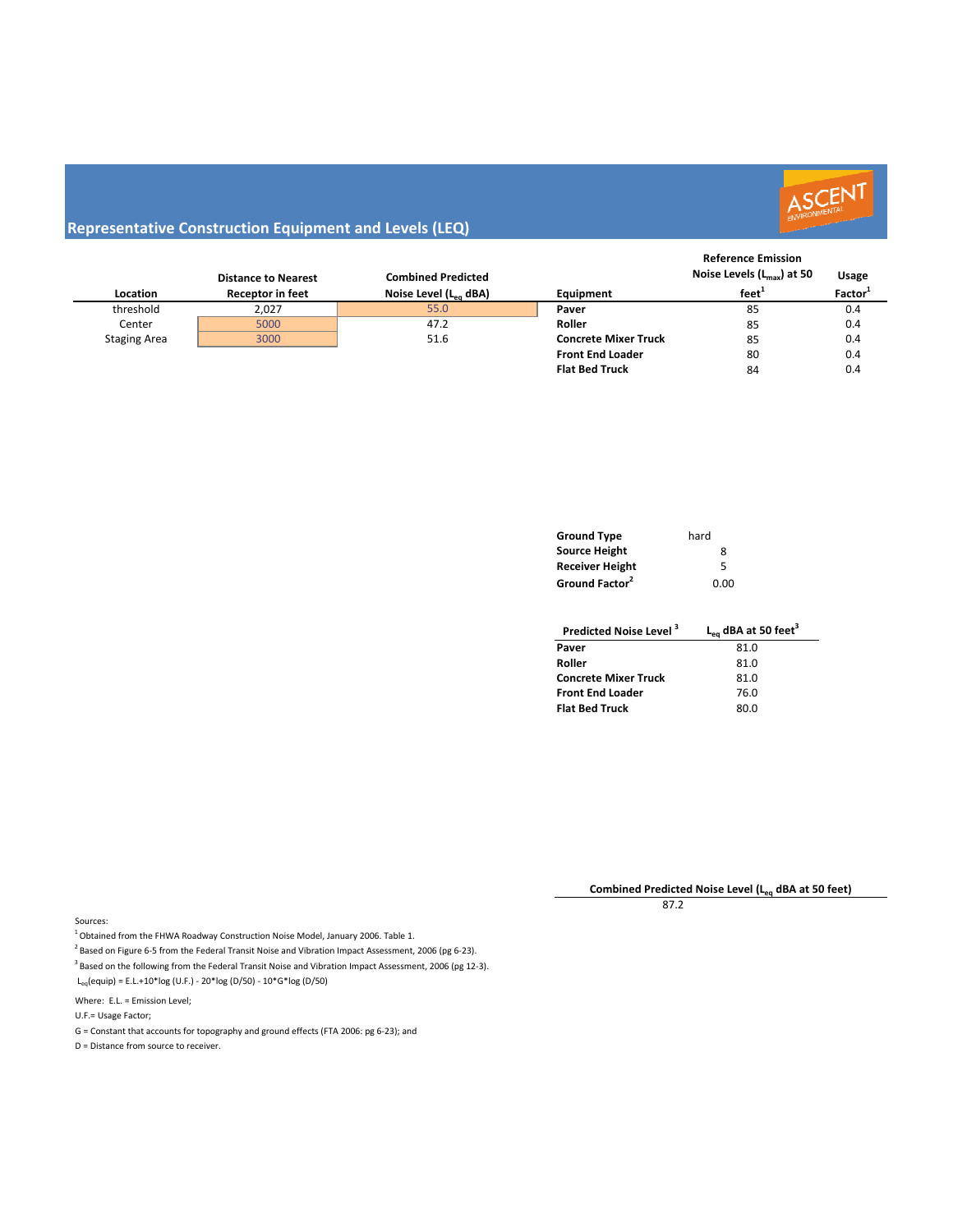

|                     | <b>Distance to Nearest</b> | <b>Combined Predicted</b> |                         | <b>Reference Emission</b><br>Noise Levels $(L_{\text{max}})$ at 50<br>feet <sup>1</sup> | Usage               |
|---------------------|----------------------------|---------------------------|-------------------------|-----------------------------------------------------------------------------------------|---------------------|
| Location            | <b>Receptor in feet</b>    | Noise Level (Leg dBA)     | <b>Equipment</b>        |                                                                                         | Factor <sup>1</sup> |
| threshold           | 11,303                     | 45.0                      | Man Lift                | 85                                                                                      |                     |
| Center              | 5000                       | 52.1                      | Crane                   | 85                                                                                      |                     |
| <b>Staging Area</b> | 3000                       | 56.5                      | <b>Flat Bed Truck</b>   | 84                                                                                      |                     |
|                     |                            |                           | <b>Front End Loader</b> | 80                                                                                      |                     |
|                     |                            |                           | <b>Auger Drill Rig</b>  | 85                                                                                      |                     |
|                     |                            |                           | <b>Excavator</b>        | 85                                                                                      |                     |

| <b>Ground Type</b>         | hard |
|----------------------------|------|
| <b>Source Height</b>       | 8    |
| <b>Receiver Height</b>     | 5    |
| Ground Factor <sup>2</sup> | 0.00 |

| Predicted Noise Level <sup>3</sup> | $L_{eq}$ dBA at 50 feet <sup>3</sup> |
|------------------------------------|--------------------------------------|
| <b>Man Lift</b>                    | 85.0                                 |
| Crane                              | 85.0                                 |
| <b>Flat Bed Truck</b>              | 84.0                                 |
| <b>Front End Loader</b>            | 80.0                                 |
| <b>Auger Drill Rig</b>             | 85.0                                 |
| <b>Excavator</b>                   | 85.0                                 |

**Combined Predicted Noise Level (Leq dBA at 50 feet)**

92.1

Sources:

 $1$  Obtained from the FHWA Roadway Construction Noise Model, January 2006. Table 1.

<sup>2</sup> Based on Figure 6-5 from the Federal Transit Noise and Vibration Impact Assessment, 2006 (pg 6-23).

<sup>3</sup> Based on the following from the Federal Transit Noise and Vibration Impact Assessment, 2006 (pg 12-3).

Leq(equip) = E.L.+10\*log (U.F.) ‐ 20\*log (D/50) ‐ 10\*G\*log (D/50)

Where: E.L. = Emission Level;

U.F.= Usage Factor;

G = Constant that accounts for topography and ground effects (FTA 2006: pg 6‐23); and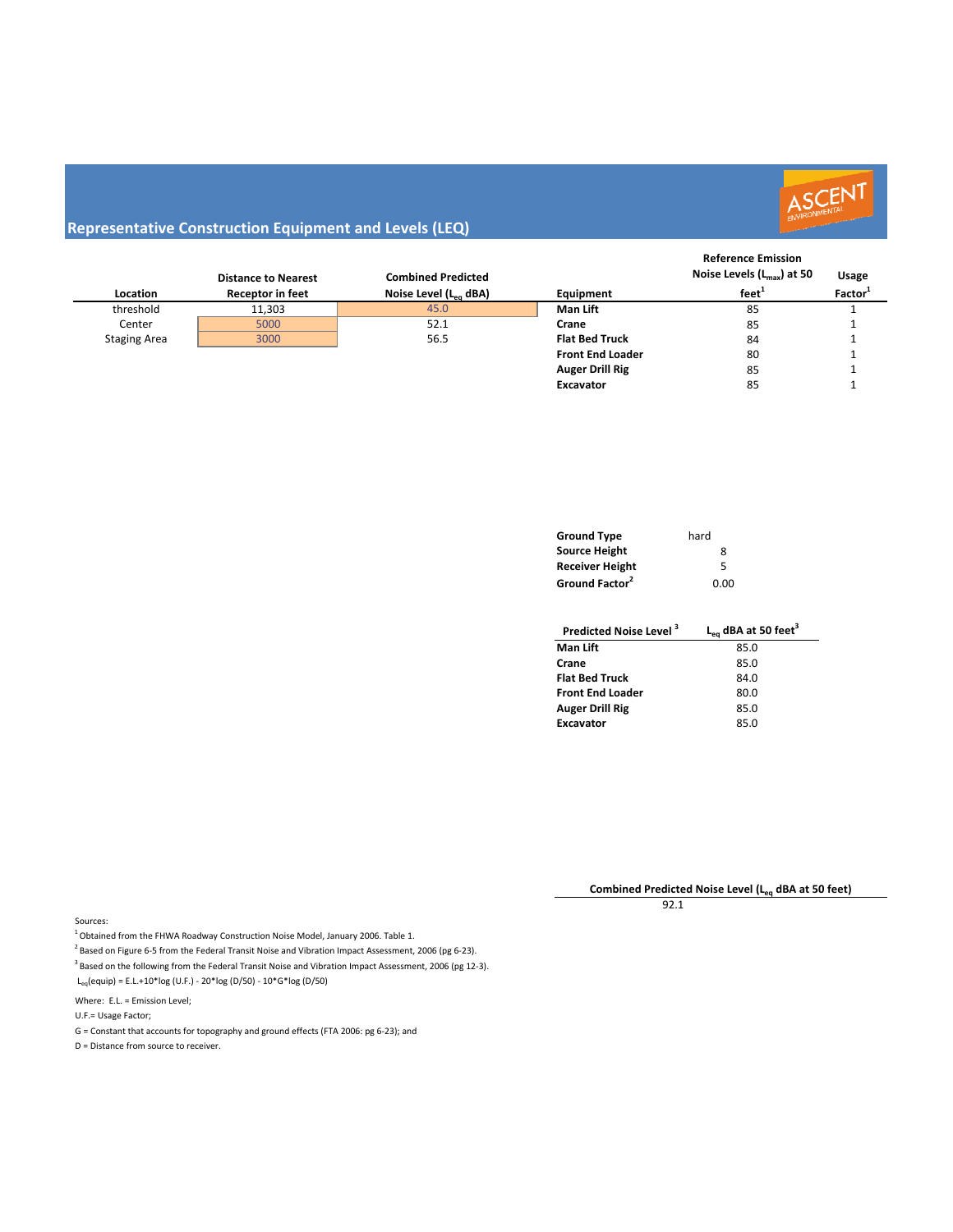

| Location            | <b>Distance to Nearest</b><br><b>Receptor in feet</b> | <b>Combined Predicted</b><br>Noise Level (L <sub>eg</sub> dBA) | <b>Equipment</b>        | <b>Reference Emission</b><br>Noise Levels $(L_{\text{max}})$ at 50<br>feet <sup>1</sup> | <b>Usage</b><br>Factor <sup>1</sup> |
|---------------------|-------------------------------------------------------|----------------------------------------------------------------|-------------------------|-----------------------------------------------------------------------------------------|-------------------------------------|
| threshold           | 7,149                                                 | 45.0                                                           | Man Lift                | 85                                                                                      | 0.4                                 |
|                     |                                                       |                                                                |                         |                                                                                         |                                     |
| Center              | 5000                                                  | 48.1                                                           | Crane                   | 85                                                                                      | 0.4                                 |
| <b>Staging Area</b> | 3000                                                  | 52.5                                                           | <b>Flat Bed Truck</b>   | 84                                                                                      | 0.4                                 |
|                     |                                                       |                                                                | <b>Front End Loader</b> | 80                                                                                      | 0.4                                 |
|                     |                                                       |                                                                | <b>Auger Drill Rig</b>  | 85                                                                                      | 0.4                                 |
|                     |                                                       |                                                                | <b>Excavator</b>        | 85                                                                                      | 0.4                                 |

| <b>Ground Type</b>         | hard |
|----------------------------|------|
| <b>Source Height</b>       | 8    |
| <b>Receiver Height</b>     | 5    |
| Ground Factor <sup>2</sup> | 0.00 |

| Predicted Noise Level <sup>3</sup> | $L_{eq}$ dBA at 50 feet <sup>3</sup> |
|------------------------------------|--------------------------------------|
| <b>Man Lift</b>                    | 81.0                                 |
| Crane                              | 81.0                                 |
| <b>Flat Bed Truck</b>              | 80.0                                 |
| <b>Front End Loader</b>            | 76.0                                 |
| <b>Auger Drill Rig</b>             | 81.0                                 |
| <b>Excavator</b>                   | 81.0                                 |

**Combined Predicted Noise Level (Leq dBA at 50 feet)**

88.1

Sources:

 $1$  Obtained from the FHWA Roadway Construction Noise Model, January 2006. Table 1.

<sup>2</sup> Based on Figure 6-5 from the Federal Transit Noise and Vibration Impact Assessment, 2006 (pg 6-23).

<sup>3</sup> Based on the following from the Federal Transit Noise and Vibration Impact Assessment, 2006 (pg 12-3).

Leq(equip) = E.L.+10\*log (U.F.) ‐ 20\*log (D/50) ‐ 10\*G\*log (D/50)

Where: E.L. = Emission Level;

U.F.= Usage Factor;

G = Constant that accounts for topography and ground effects (FTA 2006: pg 6‐23); and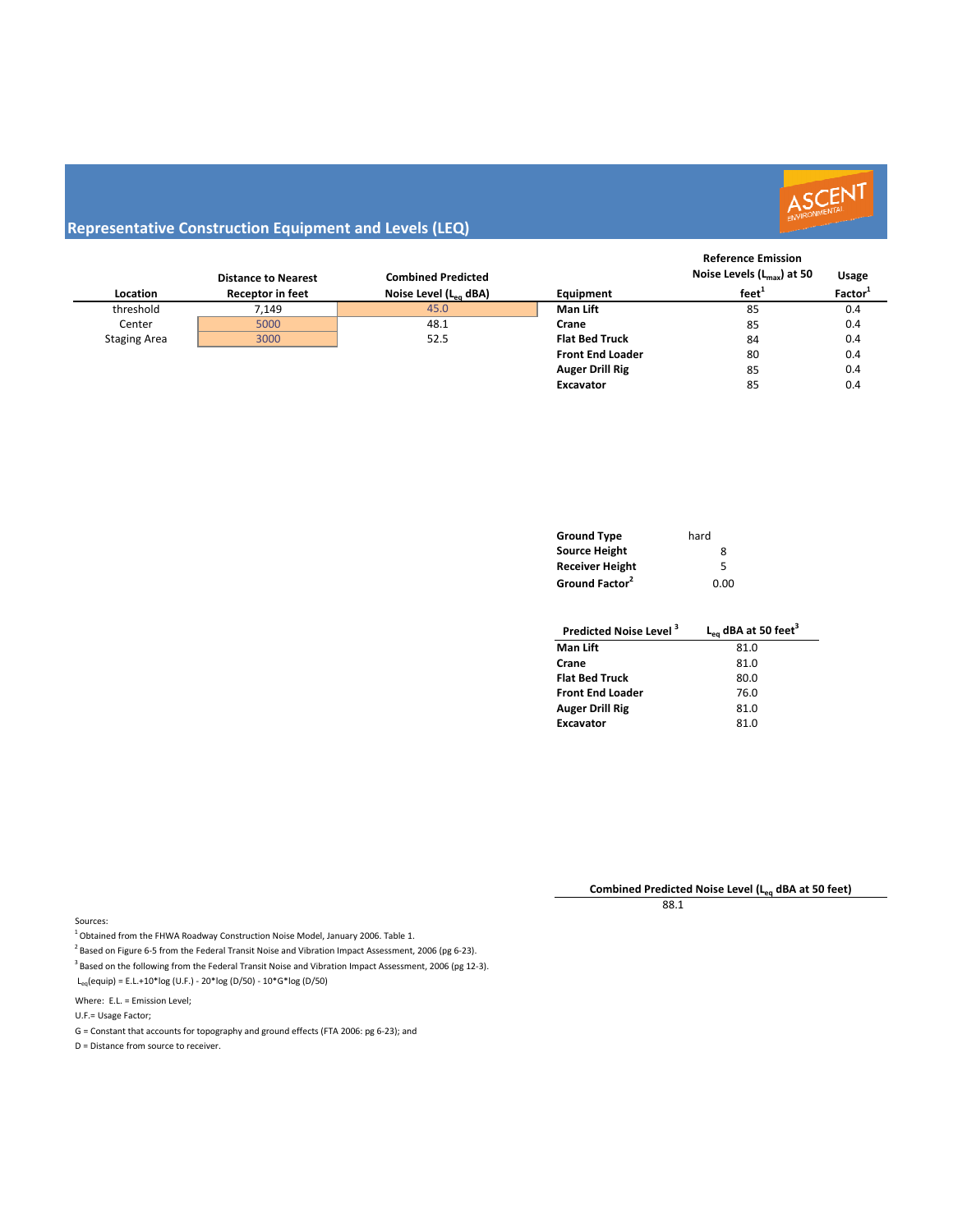

| Location            | <b>Distance to Nearest</b><br><b>Receptor in feet</b> | <b>Combined Predicted</b><br>Noise Level (Leg dBA) | Equipment               | <b>Reference Emission</b><br>Noise Levels $(L_{\text{max}})$ at 50<br>feet <sup>1</sup> | <b>Usage</b><br>Factor <sup>1</sup> |
|---------------------|-------------------------------------------------------|----------------------------------------------------|-------------------------|-----------------------------------------------------------------------------------------|-------------------------------------|
| threshold           | 3,327                                                 | 55.0                                               | <b>Dozer</b>            | 85                                                                                      |                                     |
| Center              | 600                                                   | 69.9                                               | Grader                  | 85                                                                                      |                                     |
| <b>Staging Area</b> | 2500                                                  | 57.5                                               | <b>Dump Truck</b>       | 84                                                                                      |                                     |
|                     |                                                       |                                                    | <b>Excavator</b>        | 85                                                                                      |                                     |
|                     |                                                       |                                                    | <b>Backhoe</b>          | 80                                                                                      |                                     |
|                     |                                                       |                                                    | <b>Front End Loader</b> | 80                                                                                      |                                     |

| <b>Ground Type</b>         | hard |
|----------------------------|------|
| <b>Source Height</b>       | 8    |
| <b>Receiver Height</b>     | 5    |
| Ground Factor <sup>2</sup> | 0.00 |

| Predicted Noise Level <sup>3</sup> | $L_{eq}$ dBA at 50 feet <sup>3</sup> |
|------------------------------------|--------------------------------------|
| Dozer                              | 85.0                                 |
| Grader                             | 85.0                                 |
| <b>Dump Truck</b>                  | 84.0                                 |
| <b>Excavator</b>                   | 85.0                                 |
| <b>Backhoe</b>                     | 80.0                                 |
| <b>Front End Loader</b>            | 80.0                                 |

**Combined Predicted Noise Level (Leq dBA at 50 feet)**

91.5

Sources:

 $1$  Obtained from the FHWA Roadway Construction Noise Model, January 2006. Table 1.

<sup>2</sup> Based on Figure 6-5 from the Federal Transit Noise and Vibration Impact Assessment, 2006 (pg 6-23).

<sup>3</sup> Based on the following from the Federal Transit Noise and Vibration Impact Assessment, 2006 (pg 12-3).

Leq(equip) = E.L.+10\*log (U.F.) ‐ 20\*log (D/50) ‐ 10\*G\*log (D/50)

Where: E.L. = Emission Level;

U.F.= Usage Factor;

G = Constant that accounts for topography and ground effects (FTA 2006: pg 6‐23); and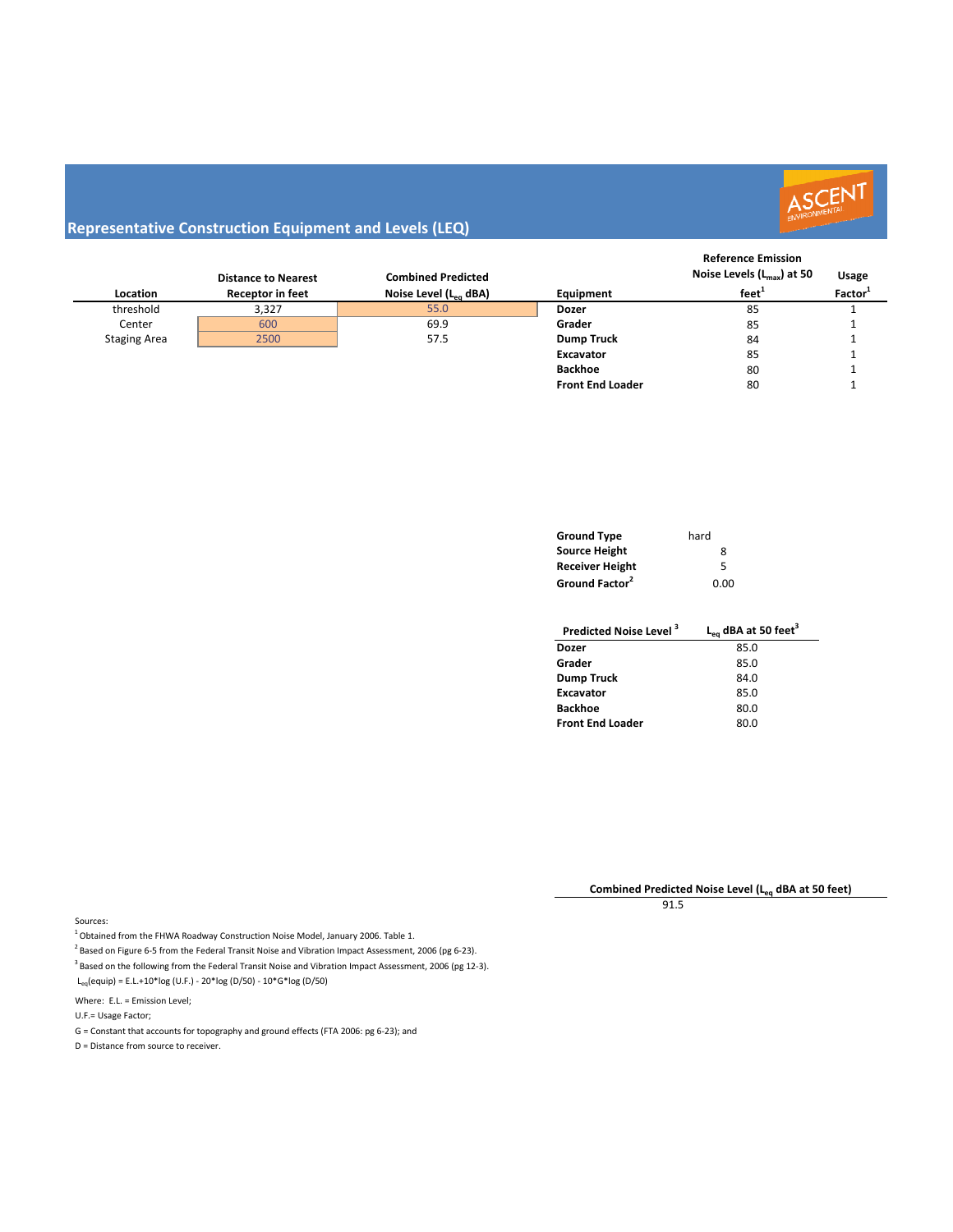

|                     | <b>Distance to Nearest</b> | <b>Combined Predicted</b> |                         | <b>Reference Emission</b><br>Noise Levels $(L_{\text{max}})$ at 50 | Usage               |
|---------------------|----------------------------|---------------------------|-------------------------|--------------------------------------------------------------------|---------------------|
| Location            | <b>Receptor in feet</b>    | Noise Level (Leg dBA)     | Equipment               | feet <sup>1</sup>                                                  | Factor <sup>1</sup> |
| threshold           | 2,104                      | 55.0                      | <b>Dozer</b>            | 85                                                                 | 0.4                 |
| Center              | 600                        | 65.9                      | Grader                  | 85                                                                 | 0.4                 |
| <b>Staging Area</b> | 2500                       | 53.5                      | <b>Dump Truck</b>       | 84                                                                 | 0.4                 |
|                     |                            |                           | <b>Excavator</b>        | 85                                                                 | 0.4                 |
|                     |                            |                           | <b>Backhoe</b>          | 80                                                                 | 0.4                 |
|                     |                            |                           | <b>Front End Loader</b> | 80                                                                 | 0.4                 |

| <b>Ground Type</b>         | hard |
|----------------------------|------|
| <b>Source Height</b>       | 8    |
| <b>Receiver Height</b>     | 5    |
| Ground Factor <sup>2</sup> | 0.00 |

| Predicted Noise Level <sup>3</sup> | $L_{eq}$ dBA at 50 feet <sup>3</sup> |
|------------------------------------|--------------------------------------|
| Dozer                              | 81.0                                 |
| Grader                             | 81.0                                 |
| <b>Dump Truck</b>                  | 80.0                                 |
| <b>Excavator</b>                   | 81.0                                 |
| <b>Backhoe</b>                     | 76.0                                 |
| <b>Front End Loader</b>            | 76.0                                 |

**Combined Predicted Noise Level (Leq dBA at 50 feet)**

87.5

Sources:

 $1$  Obtained from the FHWA Roadway Construction Noise Model, January 2006. Table 1.

<sup>2</sup> Based on Figure 6-5 from the Federal Transit Noise and Vibration Impact Assessment, 2006 (pg 6-23).

<sup>3</sup> Based on the following from the Federal Transit Noise and Vibration Impact Assessment, 2006 (pg 12-3).

Leq(equip) = E.L.+10\*log (U.F.) ‐ 20\*log (D/50) ‐ 10\*G\*log (D/50)

Where: E.L. = Emission Level;

U.F.= Usage Factor;

G = Constant that accounts for topography and ground effects (FTA 2006: pg 6‐23); and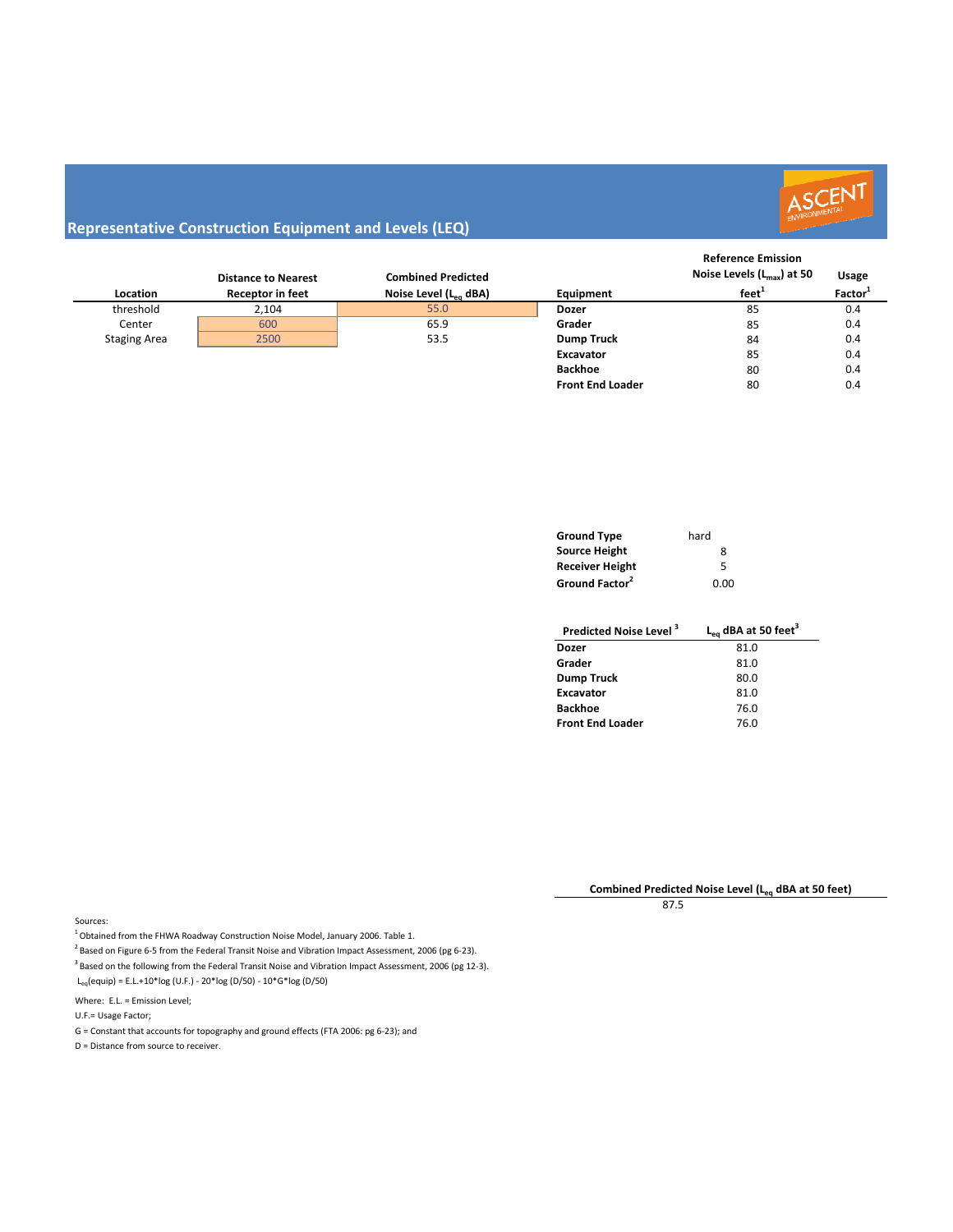

|                     | <b>Distance to Nearest</b> | <b>Combined Predicted</b> |                         | <b>Reference Emission</b><br>Noise Levels $(L_{\text{max}})$ at 50 | Usage               |
|---------------------|----------------------------|---------------------------|-------------------------|--------------------------------------------------------------------|---------------------|
| Location            | <b>Receptor in feet</b>    | Noise Level (Leg dBA)     | Equipment               | feet <sup>1</sup>                                                  | Factor <sup>1</sup> |
| threshold           | 3,134                      | 55.0                      | Compactor (ground)      | 80                                                                 |                     |
| Center              | 5000                       | 50.9                      | Generator               | 82                                                                 |                     |
| <b>Staging Area</b> | 3000                       | 55.4                      | Crane                   | 85                                                                 |                     |
|                     |                            |                           | <b>Dump Truck</b>       | 84                                                                 |                     |
|                     |                            |                           | <b>Front End Loader</b> | 80                                                                 |                     |
|                     |                            |                           | <b>Man Lift</b>         | 85                                                                 |                     |

| <b>Ground Type</b>         | hard |
|----------------------------|------|
| <b>Source Height</b>       | 8    |
| <b>Receiver Height</b>     | 5    |
| Ground Factor <sup>2</sup> | 0.00 |

| Predicted Noise Level <sup>3</sup> | $L_{eq}$ dBA at 50 feet <sup>3</sup> |
|------------------------------------|--------------------------------------|
| Compactor (ground)                 | 80.0                                 |
| Generator                          | 82.0                                 |
| Crane                              | 85.0                                 |
| <b>Dump Truck</b>                  | 84.0                                 |
| <b>Front End Loader</b>            | 80.0                                 |
| <b>Man Lift</b>                    | 85.0                                 |

**Combined Predicted Noise Level (Leq dBA at 50 feet)**

90.9

Sources:

 $1$  Obtained from the FHWA Roadway Construction Noise Model, January 2006. Table 1.

<sup>2</sup> Based on Figure 6-5 from the Federal Transit Noise and Vibration Impact Assessment, 2006 (pg 6-23).

<sup>3</sup> Based on the following from the Federal Transit Noise and Vibration Impact Assessment, 2006 (pg 12-3).

Leq(equip) = E.L.+10\*log (U.F.) ‐ 20\*log (D/50) ‐ 10\*G\*log (D/50)

Where: E.L. = Emission Level;

U.F.= Usage Factor;

G = Constant that accounts for topography and ground effects (FTA 2006: pg 6‐23); and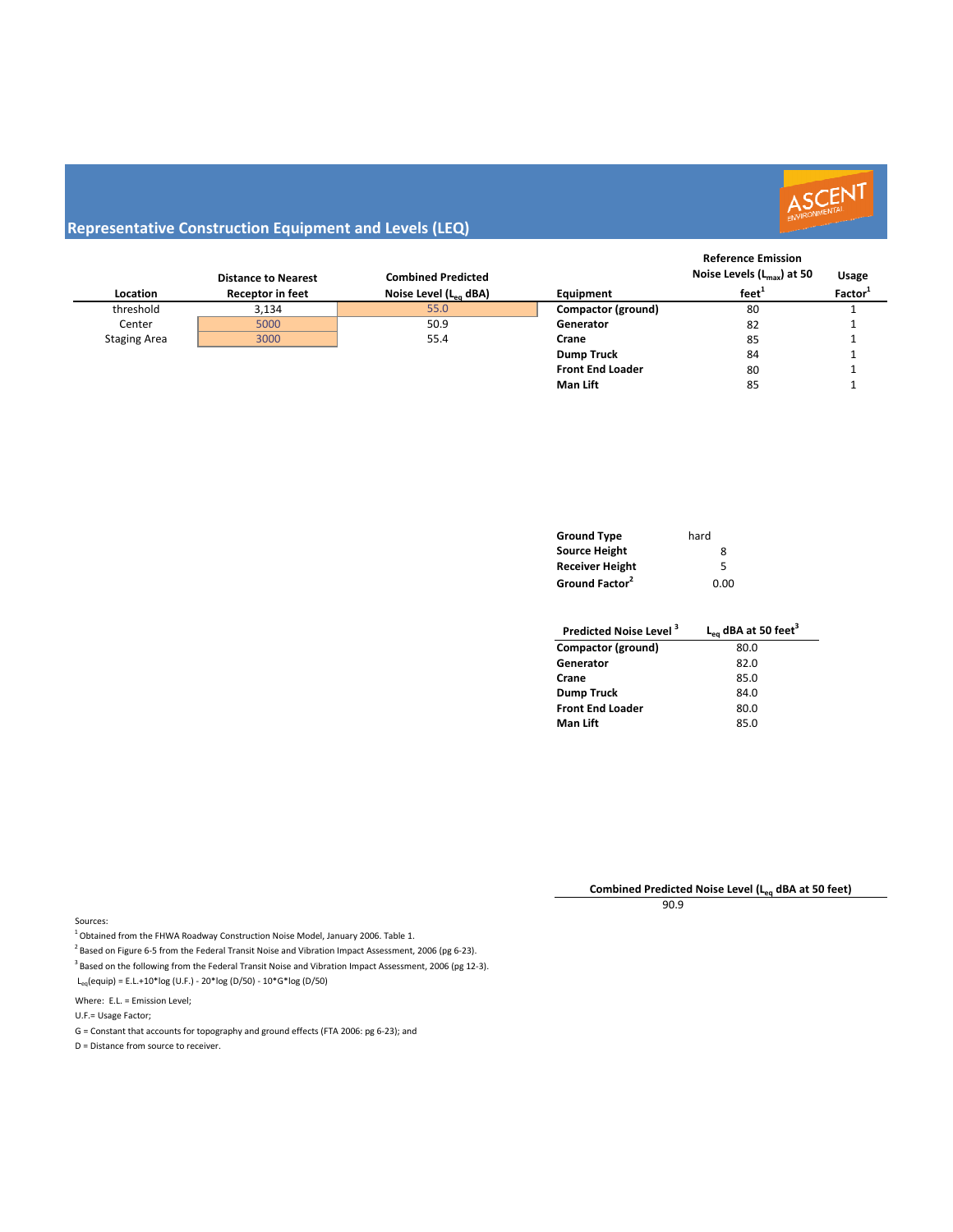

|                     | <b>Distance to Nearest</b> | <b>Combined Predicted</b> |                         | <b>Reference Emission</b><br>Noise Levels $(L_{\text{max}})$ at 50 | Usage               |
|---------------------|----------------------------|---------------------------|-------------------------|--------------------------------------------------------------------|---------------------|
| Location            | <b>Receptor in feet</b>    | Noise Level (Leg dBA)     | Equipment               | feet <sup>1</sup>                                                  | Factor <sup>1</sup> |
| threshold           | 5,769                      | 45.0                      | Compactor (ground)      | 80                                                                 | 0.4                 |
| Center              | 5000                       | 46.2                      | Generator               | 82                                                                 | 0.4                 |
| <b>Staging Area</b> | 3000                       | 50.7                      | Crane                   | 85                                                                 | 0.16                |
|                     |                            |                           | <b>Dump Truck</b>       | 84                                                                 | 0.4                 |
|                     |                            |                           | <b>Front End Loader</b> | 80                                                                 | 0.4                 |
|                     |                            |                           | <b>Man Lift</b>         | 85                                                                 | 0.4                 |

| <b>Ground Type</b>         | hard |
|----------------------------|------|
| <b>Source Height</b>       | 8    |
| <b>Receiver Height</b>     | 5    |
| Ground Factor <sup>2</sup> | 0.00 |

| Predicted Noise Level <sup>3</sup> | $L_{eq}$ dBA at 50 feet <sup>3</sup> |
|------------------------------------|--------------------------------------|
| Compactor (ground)                 | 76.0                                 |
| Generator                          | 78.0                                 |
| Crane                              | 77.0                                 |
| <b>Dump Truck</b>                  | 80.0                                 |
| <b>Front End Loader</b>            | 76.0                                 |
| <b>Man Lift</b>                    | 81.0                                 |

**Combined Predicted Noise Level (Leq dBA at 50 feet)**

86.2

Sources:

 $1$  Obtained from the FHWA Roadway Construction Noise Model, January 2006. Table 1.

<sup>2</sup> Based on Figure 6-5 from the Federal Transit Noise and Vibration Impact Assessment, 2006 (pg 6-23).

<sup>3</sup> Based on the following from the Federal Transit Noise and Vibration Impact Assessment, 2006 (pg 12-3).

Leq(equip) = E.L.+10\*log (U.F.) ‐ 20\*log (D/50) ‐ 10\*G\*log (D/50)

Where: E.L. = Emission Level;

U.F.= Usage Factor;

G = Constant that accounts for topography and ground effects (FTA 2006: pg 6‐23); and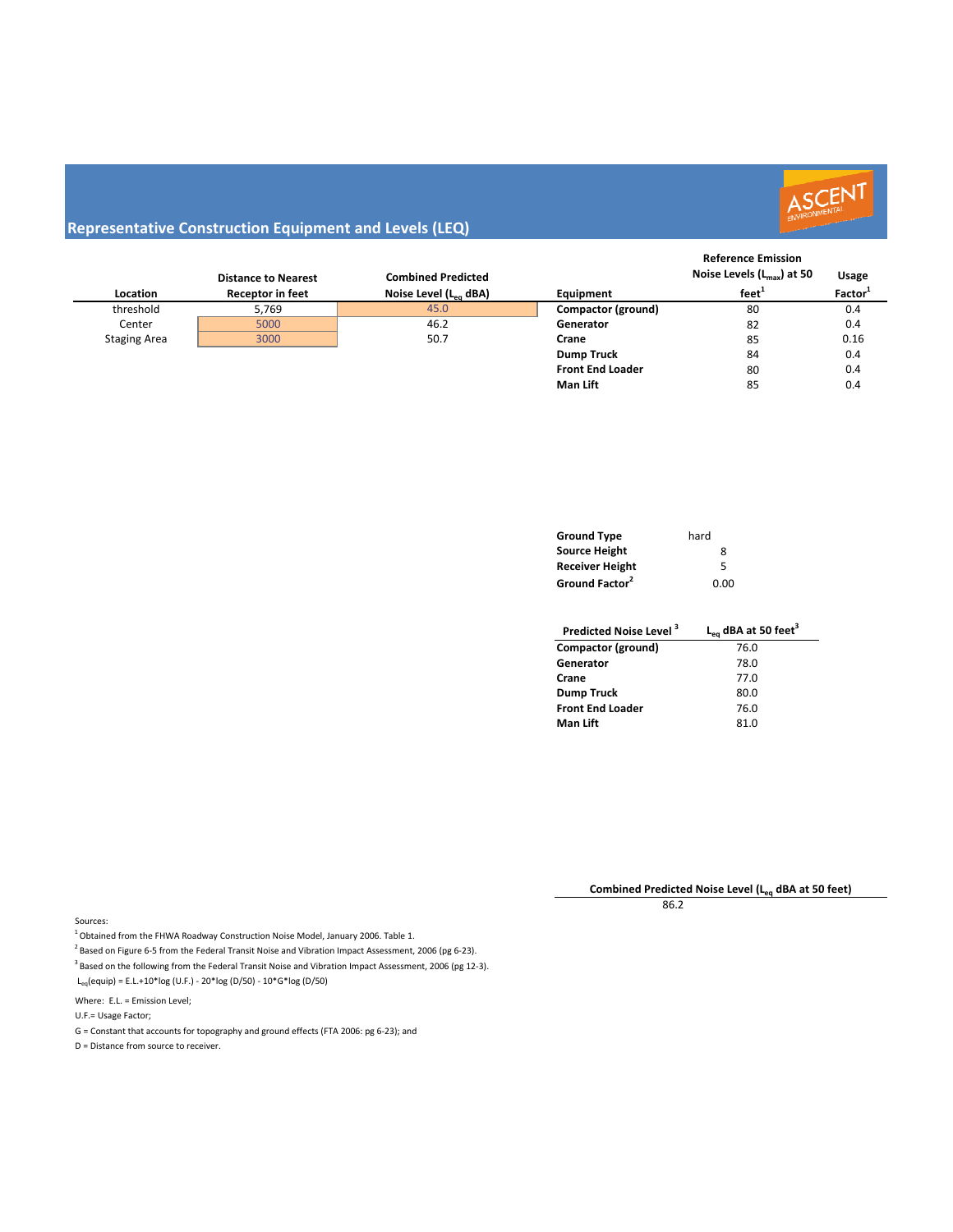

|                     | <b>Distance to Nearest</b> | <b>Combined Predicted</b> |                           | <b>Reference Emission</b><br>Noise Levels $(L_{\text{max}})$ at 50 | <b>Usage</b>        |
|---------------------|----------------------------|---------------------------|---------------------------|--------------------------------------------------------------------|---------------------|
| Location            | <b>Receptor in feet</b>    | Noise Level (Leg dBA)     | Equipment                 | feet <sup>1</sup>                                                  | Factor <sup>1</sup> |
| threshold           | 9,466                      | 45.0                      | Compactor (ground)        | 80                                                                 | 0.4                 |
| Center              | 9500                       | 45.0                      | Generator                 | 82                                                                 | 0.4                 |
| <b>Staging Area</b> | 3000                       | 55.0                      | Crane                     | 85                                                                 | 0.16                |
|                     |                            |                           | <b>Dump Truck</b>         | 84                                                                 | 0.4                 |
|                     |                            |                           | Compressor (air)          | 80                                                                 | 0.4                 |
|                     |                            |                           | <b>Front End Loader</b>   | 80                                                                 | 0.4                 |
|                     |                            |                           | <b>Backhoe</b>            | 80                                                                 | 0.4                 |
|                     |                            |                           | <b>Man Lift</b>           | 85                                                                 | 0.4                 |
|                     |                            |                           | <b>Impact Pile Driver</b> | 95                                                                 | 0.2                 |

| <b>Ground Type</b>         | hard |
|----------------------------|------|
| <b>Source Height</b>       | 8    |
| <b>Receiver Height</b>     | 5    |
| Ground Factor <sup>2</sup> | 0.00 |

| Predicted Noise Level <sup>3</sup> | $L_{eq}$ dBA at 50 feet <sup>3</sup> |
|------------------------------------|--------------------------------------|
| Compactor (ground)                 | 76.0                                 |
| Generator                          | 78.0                                 |
| Crane                              | 77.0                                 |
| <b>Dump Truck</b>                  | 80.0                                 |
| Compressor (air)                   | 76.0                                 |
| <b>Front End Loader</b>            | 76.0                                 |
| <b>Backhoe</b>                     | 76.0                                 |
| <b>Man Lift</b>                    | 81.0                                 |
| <b>Impact Pile Driver</b>          | 88.0                                 |

**Combined Predicted Noise Level (Leq dBA at 50 feet)**

90.5

Sources:

 $1$  Obtained from the FHWA Roadway Construction Noise Model, January 2006. Table 1.

<sup>2</sup> Based on Figure 6-5 from the Federal Transit Noise and Vibration Impact Assessment, 2006 (pg 6-23).

<sup>3</sup> Based on the following from the Federal Transit Noise and Vibration Impact Assessment, 2006 (pg 12-3).

Leq(equip) = E.L.+10\*log (U.F.) ‐ 20\*log (D/50) ‐ 10\*G\*log (D/50)

Where: E.L. = Emission Level;

U.F.= Usage Factor;

G = Constant that accounts for topography and ground effects (FTA 2006: pg 6‐23); and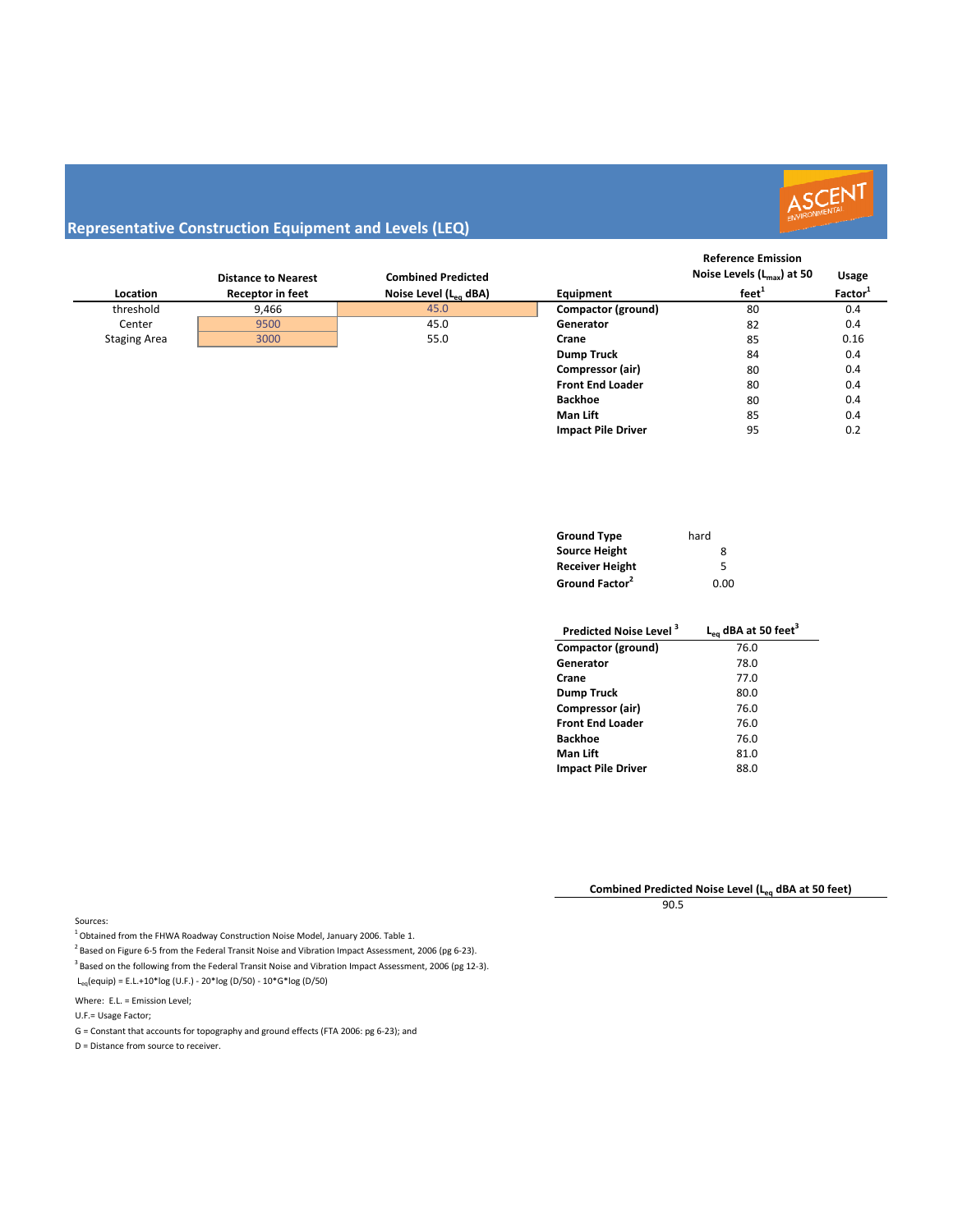

|                     |                            |                           |                         | <b>Reference Emission</b>             |                     |
|---------------------|----------------------------|---------------------------|-------------------------|---------------------------------------|---------------------|
|                     | <b>Distance to Nearest</b> | <b>Combined Predicted</b> |                         | Noise Levels $(L_{\text{max}})$ at 50 | <b>Usage</b>        |
| Location            | <b>Receptor in feet</b>    | Noise Level (Leg dBA)     | Equipment               | feet <sup>+</sup>                     | Factor <sup>1</sup> |
| threshold           | 1,908                      | 65.0                      | Compactor (ground)      | 80                                    |                     |
| Center              | 700                        | 73.7                      | Generator               | 82                                    |                     |
| <b>Staging Area</b> | 3000                       | 61.1                      | Crane                   | 85                                    |                     |
|                     |                            |                           | <b>Dump Truck</b>       | 84                                    |                     |
|                     |                            |                           | Compressor (air)        | 80                                    |                     |
|                     |                            |                           | <b>Front End Loader</b> | 80                                    |                     |
|                     |                            |                           | <b>Backhoe</b>          | 80                                    |                     |

| <b>Ground Type</b>         | hard |
|----------------------------|------|
| <b>Source Height</b>       | 8    |
| <b>Receiver Height</b>     | 5    |
| Ground Factor <sup>2</sup> | 0.00 |

**Impact Pile Driver** 

| Predicted Noise Level <sup>3</sup> | $L_{eq}$ dBA at 50 feet <sup>3</sup> |
|------------------------------------|--------------------------------------|
| Compactor (ground)                 | 80.0                                 |
| Generator                          | 82.0                                 |
| Crane                              | 85.0                                 |
| Dump Truck                         | 84.0                                 |
| Compressor (air)                   | 80.0                                 |
| <b>Front End Loader</b>            | 80.0                                 |
| <b>Man Lift</b>                    | 85.0                                 |
| <b>Impact Pile Driver</b>          | 95.0                                 |

**Man Lift** 1 **Man Lift** 1 **1**<br> **1 Impact Pile Driver** 1 **1** 95 1

85 95

96.6 Combined Predicted Noise Level (L<sub>ea</sub> dBA at 50 feet)

Sources:

<sup>1</sup> Obtained from the FHWA Roadway Construction Noise Model, January 2006. Table 1.

<sup>2</sup> Based on Figure 6-5 from the Federal Transit Noise and Vibration Impact Assessment, 2006 (pg 6-23).

 $3$  Based on the following from the Federal Transit Noise and Vibration Impact Assessment, 2006 (pg 12-3).

Leq(equip) = E.L.+10\*log (U.F.) ‐ 20\*log (D/50) ‐ 10\*G\*log (D/50)

Where: E.L. = Emission Level;

U.F.= Usage Factor;

G = Constant that accounts for topography and ground effects (FTA 2006: pg 6‐23); and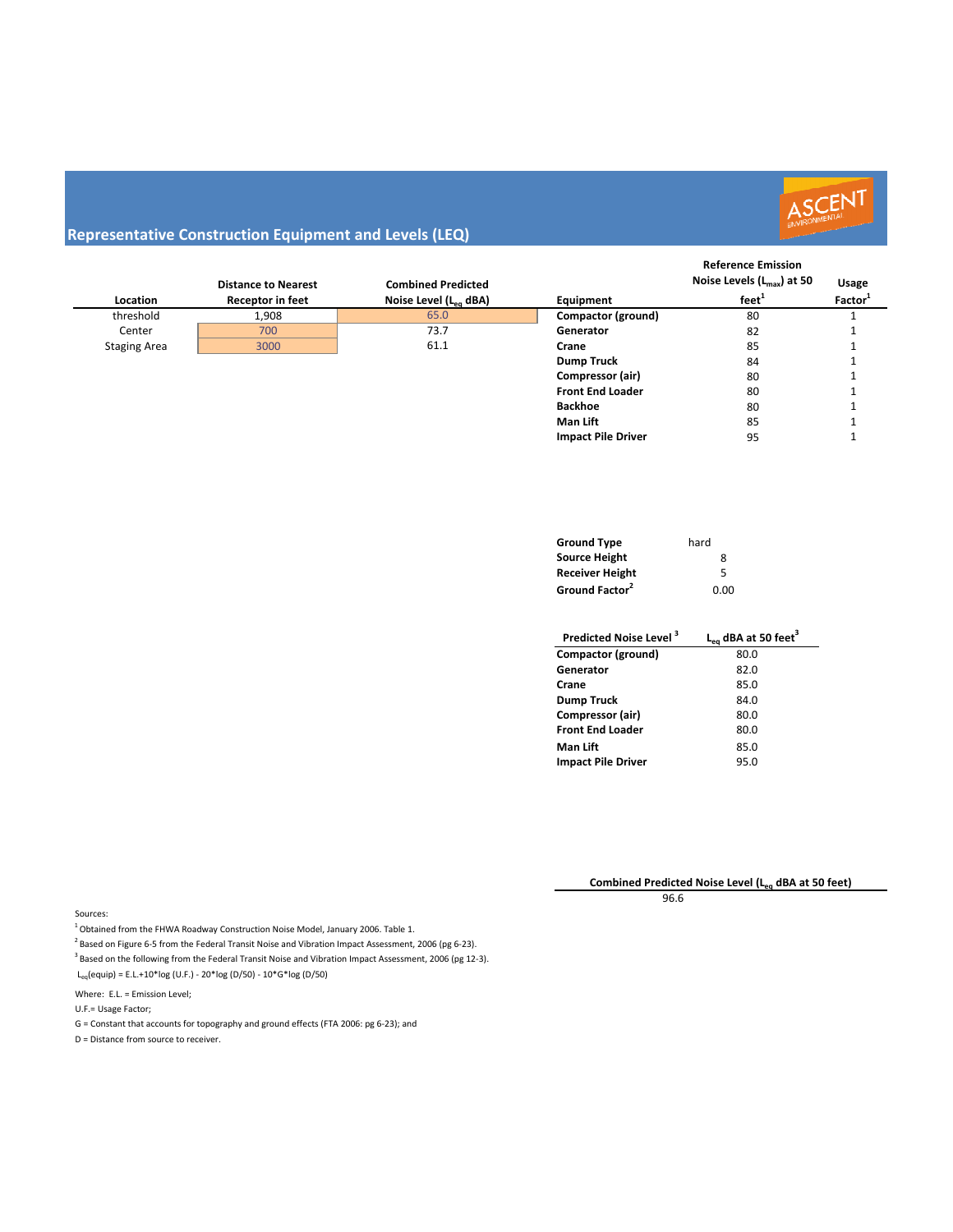

#### **KEY:** Orange cells are for input.

Grey cells are intermediate calculations performed by the model. Green cells are data to present in a written analysis (output).

#### **STEP 1: Determine units in which to perform calculation.**

- If vibration decibels (VdB), then use Table A and proceed to Steps 2A and 3A.
- If peak particle velocity (PPV), then use Table B and proceed to Steps 2B and 3B.

#### **STEP 2A: Identify the vibration source and enter the reference vibration level (VdB) and distance.**

#### **STEP 3A: Select the distance to the receiver.**

#### **Table A. Propagation of vibration decibels (VdB) with distance**

| <b>Noise Source/ID</b> | <b>Reference Noise Level</b> |     |          |  |                 |            | <b>Attenuated Noise Level at Receptor</b> |
|------------------------|------------------------------|-----|----------|--|-----------------|------------|-------------------------------------------|
|                        | vibration level              |     | distance |  | vibration level |            | distance                                  |
|                        | (VdB)<br>@                   |     | (ft)     |  |                 | (VdB)<br>@ |                                           |
| Impact pile driver     | 104                          | @   | 25       |  | 65.0            | @          | 500                                       |
| blasting               | 109                          | $@$ | 25       |  | 65.0            | @          | 730                                       |
|                        |                              |     |          |  |                 |            |                                           |
|                        |                              |     |          |  |                 |            |                                           |
|                        |                              |     |          |  |                 |            |                                           |

#### **STEP 2B: Identify the vibration source and enter the reference peak particle velocity (PPV) and distance.**

| <b>Attenuated Noise Level at Receptor</b> |          |                   |  |  |  |  |  |
|-------------------------------------------|----------|-------------------|--|--|--|--|--|
| vibration level                           |          | distance          |  |  |  |  |  |
| (VdB)                                     | @        | (f <sub>t</sub> ) |  |  |  |  |  |
| 65.0                                      | @        | 500               |  |  |  |  |  |
| 65.0                                      | $\omega$ | 730               |  |  |  |  |  |
|                                           |          |                   |  |  |  |  |  |
|                                           |          |                   |  |  |  |  |  |

#### **STEP 3B: Select the distance to the receiver.**

| <b>Reference Noise Level</b> |                   |  |                 |          |                                           |  |  |  |  |  |
|------------------------------|-------------------|--|-----------------|----------|-------------------------------------------|--|--|--|--|--|
|                              | distance          |  | vibration level | distance |                                           |  |  |  |  |  |
| @                            | (f <sub>t</sub> ) |  | (PPV)           | @        | (ft)                                      |  |  |  |  |  |
|                              |                   |  |                 |          |                                           |  |  |  |  |  |
| @                            | 25                |  | 0.197           | @        | 55                                        |  |  |  |  |  |
| @                            | 26                |  | 0.191           | @        | 85                                        |  |  |  |  |  |
|                              |                   |  |                 |          |                                           |  |  |  |  |  |
|                              |                   |  |                 |          |                                           |  |  |  |  |  |
|                              |                   |  |                 |          |                                           |  |  |  |  |  |
|                              |                   |  |                 |          | <b>Attenuated Noise Level at Receptor</b> |  |  |  |  |  |

### **Table B. Propagation of peak particle velocity (PPV) with distance**

| <b>Noise Source/ID</b>         | <b>Reference Noise Level</b>                       |   |                | <b>Attenuated Noise Level at Receptor</b> |          |          |  |  |  |
|--------------------------------|----------------------------------------------------|---|----------------|-------------------------------------------|----------|----------|--|--|--|
|                                | vibration level                                    |   | distance       | vibration level                           |          | distance |  |  |  |
|                                | (PPV)                                              | @ | (ft)           | (PPV)                                     | @        | (ft)     |  |  |  |
| Impact pile driver<br>blasting | 0.644<br>25<br>@<br>26<br>1.130<br>$^{\copyright}$ |   | 0.197<br>0.191 | @<br>@                                    | 55<br>85 |          |  |  |  |

#### Notes:

Computation of propagated vibration levels is based on the equations presented on pg. 12‐11 of FTA 2006. Estimates of attenuated vibration levels do not account for reductions from intervening underground barriers or other underground structures of any type, or changes in soil type.

#### Sources:

Federal Transit Association (FTA). 2006 (May). Transit Noise and Vibration Impact Assessment. FTA‐VA‐90‐1003‐ 06. Washington, D.C. Available: <http://www.fta.dot.gov/documents/FTA\_Noise\_and\_Vibration\_Manual.pdf>. Accessed: September 24, 2010.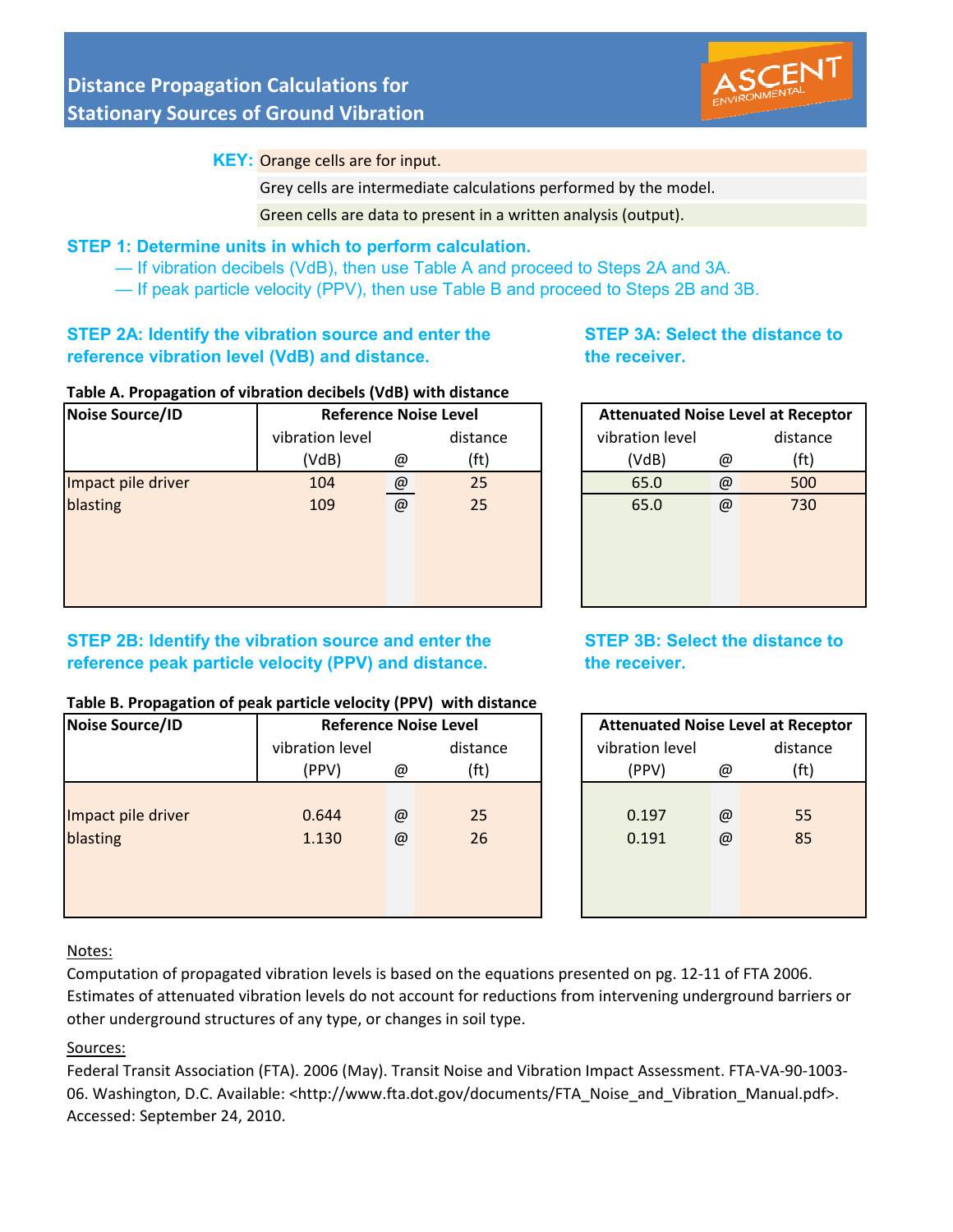

#### **Traffic Noise Spreadsheet Calculator**

**Existing + Project**

| Project: |  | <b>Tuolumne County General Plan Update (existing)</b> |  |  |  |
|----------|--|-------------------------------------------------------|--|--|--|
|----------|--|-------------------------------------------------------|--|--|--|

**Noise Level Descriptor:** CNEL

**Site Conditions: Soft** 

|                | <b>Traffic K-Factor:</b>   |                                                                             |                 |                |          |     |          |     |          |     |          |
|----------------|----------------------------|-----------------------------------------------------------------------------|-----------------|----------------|----------|-----|----------|-----|----------|-----|----------|
| <b>Number</b>  | <b>Name</b>                | From                                                                        | $(dBA)_{5,6,7}$ |                | $70$ dBA |     | $65$ dBA |     | $60$ dBA |     | $55$ dBA |
| 1              | <b>Existing + Project</b>  | w/o Tulloch rd                                                              | 70.1            | 92             |          | 198 |          | 427 |          | 920 |          |
| $\overline{2}$ |                            | 0 b/w O'Byrnes Ferry Rd & La Grange Rd                                      | 71.8            | 63             |          | 135 |          | 291 |          | 627 |          |
| 3              | State Route 108            | b/w La Grange Rd & SR 120 (Yosemite Junction)                               | 72.5            | 70             |          | 151 |          | 324 |          | 699 |          |
| 4              | State Route 108            | b/w SR 120 (Yosemite Junction) and SR 49 (Montezuma Junction)               | 72.4            | 69             |          | 148 |          | 319 |          | 688 |          |
| 5              | State Route 108            | b/w SR 49 (Stockton Rd) and S Washington St/Lime Kiln Rd                    | 72.9            | 75             |          | 161 |          | 347 |          | 747 |          |
| 6              | State Route 108            | w/o Mono Way                                                                | 73.1            | 76             |          | 164 |          | 354 |          | 762 |          |
| $\overline{7}$ | State Route 108            | b/w Mono Way and Hess Ave                                                   | 73.1            | 77             |          | 166 |          | 357 |          | 769 |          |
| 8              | <b>State Route 108</b>     | b/w Hess Ave and Peaceful Oak Rd                                            | 71.9            | 64             |          | 137 |          | 296 |          | 638 |          |
| 9              | State Route 108            | b/w Peaceful Oak Rd and Mono Way                                            | 71.5            | 60             |          | 129 |          | 277 |          | 596 |          |
| 10             | State Route 108            | b/w Mono Way and Soulsbyville Rd                                            | 71.6            | 77             |          | 166 |          | 359 |          | 773 |          |
| 11             | State Route 108            | b/w Soulsbyville Rd and W Conn. Twain Harte Dr                              | 69.1            | 52             |          | 112 |          | 242 |          | 522 |          |
| 12             | State Route 108            | b/w W & E Conn Twain Harte Dr                                               | 69.0            | 52             |          | 111 |          | 240 |          | 517 |          |
| 13             | State Route 108            | e/o East Conn. Twain Hart Rd                                                | 69.1            | 52             |          | 112 |          | 242 |          | 522 |          |
| 14             | State Route 108            | w/o Chief Fuller Rd                                                         | 68.3            | 37             |          | 79  |          | 171 |          | 369 |          |
| 15             | State Route 108            | e/o Chief Fuller Rd                                                         | 66.4            | 28             |          | 59  |          | 128 |          | 275 |          |
| 16             | State Route 108            | w/o West Long Barn Conn.                                                    | 66.2            | 26             |          | 57  |          | 123 |          | 265 |          |
| 17             | State Route 108            | b/w West Long Barn Conn. and East Long Barn Conn.                           | 67.1            | 38             |          | 83  |          | 178 |          | 383 |          |
|                | State Route 108            |                                                                             | 58.9            |                |          | 19  |          | 40  |          | 87  |          |
| 18<br>20       | <b>State Route 49</b>      | b/w Kennedy Meadows Rd and Tuolumne/Mono Countyline<br>s/o South Jct SR 120 | 59.1            | 9<br>9         |          | 19  |          | 41  |          | 89  |          |
|                |                            |                                                                             |                 |                |          |     |          |     |          |     |          |
| 21             | <b>State Route 49</b>      | n/o North SR 120 Jct                                                        | 61.8            | 14             |          | 29  |          | 63  |          | 136 |          |
| 22             | <b>State Route 49</b>      | b/w SR 49 (Montezuma Jct) & Bell Mooney Rd                                  | 72.6            | 71             |          | 154 |          | 331 |          | 714 |          |
| 23             | <b>State Route 49</b>      | b/w Bell Mooney Rd and South Jct Main St                                    | 72.8            | 73             |          | 158 |          | 340 |          | 732 |          |
| 24             | <b>State Route 49</b>      | b/w South Jct Main St and Rawhide Rd                                        | 72.8            | 73             |          | 158 |          | 340 |          | 732 |          |
| 25             | <b>State Route 49</b>      | b/w Rawhide Rd and Fifth Ave                                                | 72.9            | 74             |          | 160 |          | 344 |          | 742 |          |
| 26             | <b>State Route 49</b>      | b/w Fifth Ave and Stockton Rd/SR 108                                        | 73.6            | 83             |          | 180 |          | 387 |          | 835 |          |
| 27             | <b>State Route 49</b>      | btn SR 108 and Fairview Lane (Ponderosa)                                    | 70.7            | 53             |          | 114 |          | 246 |          | 530 |          |
| 28             | <b>State Route 49</b>      | b/w Fairview Lane and Southgate Dr                                          | 70.2            | 49             |          | 106 |          | 229 |          | 494 |          |
| 29             | <b>State Route 49</b>      | b/w Southgate Dr and Washington St                                          | 70.3            | 50             |          | 108 |          | 232 |          | 500 |          |
| 30             | <b>State Route 49</b>      | b/w Stockton Rd and Dodge St                                                | 72.6            | 71             |          | 153 |          | 330 |          | 712 |          |
| 31             | <b>State Route 49</b>      | n/o Dodge St                                                                | 72.8            | 73             |          | 158 |          | 341 |          | 734 |          |
| 32             | <b>State Route 49</b>      | s/o N Washington St / Columbia Way                                          | 72.0            | 65             |          | 140 |          | 301 |          | 649 |          |
| 33             | <b>State Route 49</b>      | n/o N Washington St / Columbia Way                                          | 71.8            | 63             |          | 136 |          | 292 |          | 630 |          |
| 34             | <b>State Route 49</b>      | e/o Parrotts Ferry Rd (Columbia WYE)                                        | 71.2            | 57             |          | 123 |          | 265 |          | 571 |          |
| 35             | <b>State Route 49</b>      | w/o Parrotts Ferry Rd (Columbia WYE)                                        | 67.0            | 30             |          | 65  |          | 139 |          | 299 |          |
| 36             | <b>State Route 49</b>      | e/o Rawhide Rd                                                              | 67.3            | 32             |          | 68  |          | 147 |          | 317 |          |
| 37             | <b>State Route 49</b>      | b/w Rawhide Rd and Turttletown                                              | 66.5            | 28             |          | 60  |          | 130 |          | 279 |          |
| 38             | <b>State Route 49</b>      | b/w Tuttletown and Tuolumne / Calveras County Line                          | 67.4            | 32             |          | 69  |          | 149 |          | 321 |          |
| 39             | State Route 120            | b/w Tulloch Rd and La Grange Rd                                             | 70.3            | 94             |          | 203 |          | 437 |          | 942 |          |
| 40             | State Route 120            | b/w East Jct 108 and North Jct SR 49                                        | 64.2            | 20             |          | 42  |          | 92  |          | 197 |          |
| 41             | State Route 120            | b/w North Jct SR 49 and Jacksonville Rd                                     | 65.7            | 25             |          | 53  |          | 114 |          | 246 |          |
| 42             | State Route 120            | b/w Jacksonville Rd and South Jct SR 49                                     | 66.9            | 30             |          | 64  |          | 138 |          | 297 |          |
| 43             | State Route 120            | b/w South Jct SR 49 and Priest-Coulterville Rd                              | 65.8            | 25             |          | 54  |          | 117 |          | 252 |          |
| 44             | State Route 120            | w/o Ferretti Rd (Groveland Townsite)                                        | 66.7            | 29             |          | 62  |          | 134 |          | 289 |          |
| 45             | State Route 120            | e/o Ferretti Rd (Groveland Townsite)                                        | 67.6            | 33             |          | 71  |          | 152 |          | 328 |          |
| 46             | State Route 120            | w/o Hells Hollow Rd                                                         | 66.8            | 29             |          | 63  |          | 135 |          | 291 |          |
| 47             | State Route 120            | e/o Smiths Station Rd                                                       | 65.7            | 25             |          | 53  |          | 115 |          | 248 |          |
| 48             | State Route 120            | w/o Cherry Valley/Lake Rd                                                   | 65.5            | 24             |          | 51  |          | 111 |          | 239 |          |
| 49             | State Route 120            | w/oYosemite Park West Boundary                                              | 65.4            | 23             |          | 51  |          | 109 |          | 234 |          |
| 50             | Mono Way                   | w/o Sanguinetti Rd                                                          | 63.8            | 19             |          | 41  |          | 88  |          | 191 |          |
| 51             | Mono Way                   | b/W Sanguinetti Rd & Greenley Rd                                            | 62.6            | 16             |          | 34  |          | 74  |          | 159 |          |
| 52             | Mono Way                   | b/w Greenley Rd & Fir Dr                                                    | 63.6            | 19             |          | 40  |          | 87  |          | 187 |          |
| 53             | Mono Way                   | b/w Fir Dr & Tuolumne Rd                                                    | 64.3            | 21             |          | 44  |          | 96  |          | 207 |          |
| 54             | Mono Way                   | b/w Tuolumne Rd & Hess Ave                                                  | 61.2            | 13             |          | 28  |          | 60  |          | 129 |          |
| 55             | Mono Way                   | b/w Hess Ave & Standard Rd / Peaceful Oak Dr                                | 61.1            | 13             |          | 27  |          | 59  |          | 127 |          |
| 56             | Mono Way                   | b/w Standard Rd/Peaceful Oak Dr & SR 108                                    | 59.0            | 9              |          | 20  |          | 43  |          | 92  |          |
| 60             | Parrotts Ferry Road        | b/w SR 49 & Sawmill Flat Rd                                                 | 64.1            | 20             |          | 43  |          | 93  |          | 201 |          |
| 61             | Parrotts Ferry Road        | b/w Sawmill Flat Rd & Springfield Dr                                        | 62.6            | 16             |          | 35  |          | 74  |          | 160 |          |
| 62             | Parrotts Ferry Road        | n/o Springfield Dr                                                          | 62.7            | 16             |          | 35  |          | 75  |          | 163 |          |
| 63             | Parrotts Ferry Road        | s/o Calaveras County Line                                                   | 59.8            | 10             |          | 22  |          | 48  |          | 103 |          |
| 75             | <b>Tuolumne Road</b>       | b/w Mono Way & Lambert lake Rd                                              | 65.5            | 25             |          | 53  |          | 115 |          | 248 |          |
| 76             | Tuolumne Road              | b/w Lambert Lake Rd & Hess Ave                                              | 64.8            | 22             |          | 48  |          | 104 |          | 224 |          |
| 77             | Tuolumne Road              | b/w Hess Ave & Wards Ferry Rd                                               | 64.5            | 22             |          | 46  |          | 100 |          | 215 |          |
| 78             | Tuolumne Road              | b/w Wards Ferry Rd & Standard Rd                                            | 64.4            | 21             |          | 45  |          | 97  |          | 209 |          |
| 79             | Tuolumne Road              | b/w Standard Rd & Woodhams Carne                                            | 64.4            | 21             |          | 46  |          | 98  |          | 211 |          |
| 80             | Tuolumne Road              | b/w Woodhams Carne & Cherokee Rd                                            | 64.4            | 21             |          | 45  |          | 98  |          | 210 |          |
|                | <b>Tuolumne Road North</b> | b/w Tuolumne Rd & Black Oak Casino Entrance St                              |                 | 14             |          | 30  |          | 65  |          | 140 |          |
| 104            |                            | n/o Mi Wu St                                                                | 61.7            |                |          |     |          |     |          | 72  |          |
| 105            | <b>Tuolumne Road North</b> |                                                                             | 57.4            | $\overline{7}$ |          | 16  |          | 34  |          |     |          |
| 106            | <b>Tuolumne Road North</b> | n/o East Ave                                                                | 55.2            | 5              |          | 11  |          | 24  |          | 51  |          |
| 144            | <b>Other Roads</b>         | Smith Station Rd, s/o SR 120                                                | 51.0            | 3              |          | 6   |          | 12  |          | 27  |          |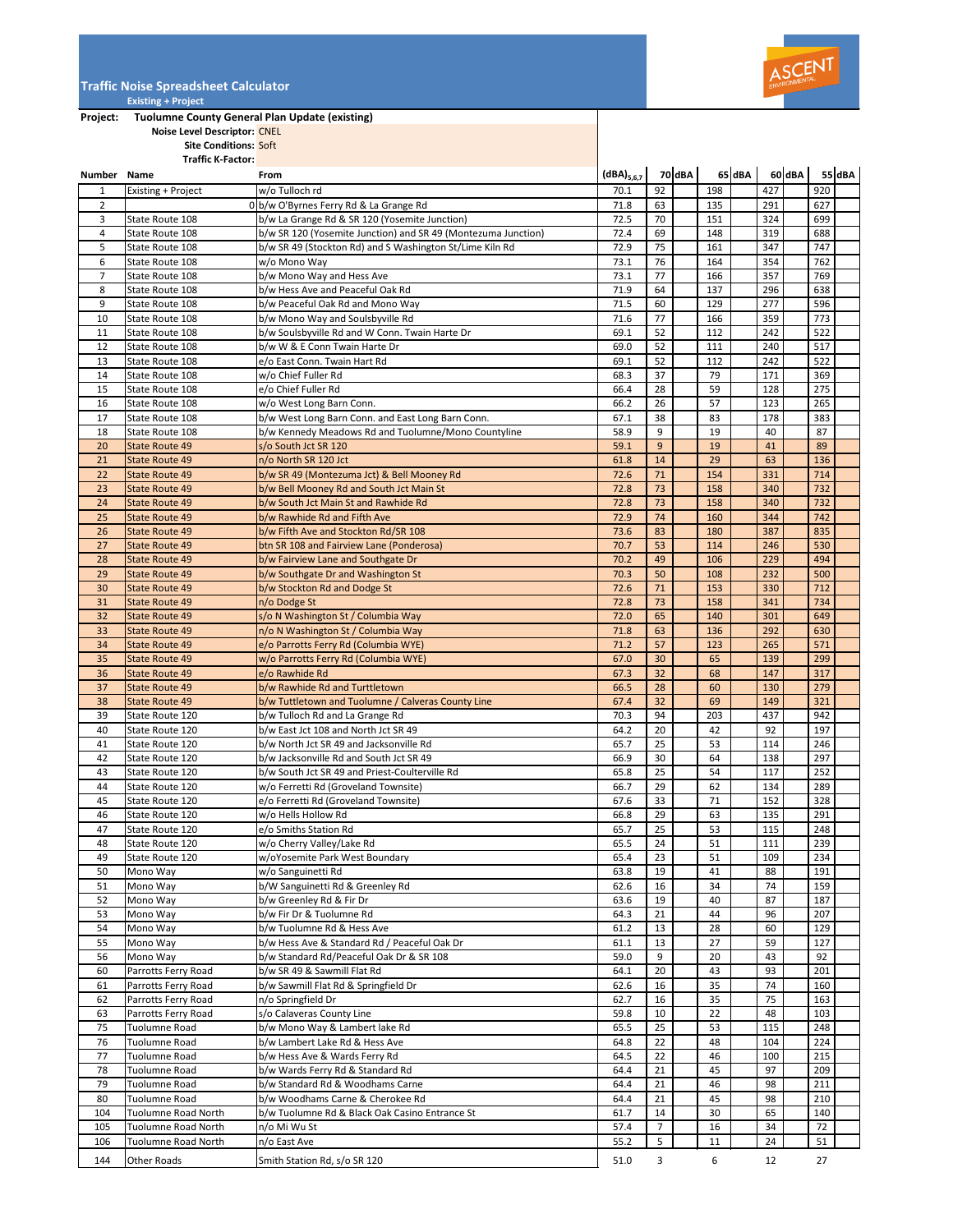

**Traffic Noise Spreadsheet Calculator** 

**Existing + Project**

|                | <b>EXISTING + Project</b>                                                      |                                                                      |                 |                                                   |               |            |            |  |  |  |  |
|----------------|--------------------------------------------------------------------------------|----------------------------------------------------------------------|-----------------|---------------------------------------------------|---------------|------------|------------|--|--|--|--|
| Project:       | Tuolumne County General Plan Update (existing + project)                       |                                                                      |                 |                                                   |               |            |            |  |  |  |  |
|                |                                                                                |                                                                      |                 | Output                                            |               |            |            |  |  |  |  |
|                | <b>Noise Level Descriptor: CNEL</b>                                            |                                                                      |                 |                                                   |               |            |            |  |  |  |  |
|                | <b>Site Conditions: Soft</b><br>Traffic Input: ADT<br><b>Traffic K-Factor:</b> |                                                                      |                 |                                                   |               |            |            |  |  |  |  |
|                |                                                                                |                                                                      |                 |                                                   |               |            |            |  |  |  |  |
|                |                                                                                |                                                                      |                 |                                                   |               |            |            |  |  |  |  |
|                | <b>Segment Description and Location</b>                                        |                                                                      |                 | Distance to Contour, (feet) <sub>3</sub><br>CNEL, |               |            |            |  |  |  |  |
| Number         | <b>Name</b>                                                                    | From                                                                 | $(dBA)_{5,6,7}$ | <b>75 dBA</b>                                     | 60 dBA        |            |            |  |  |  |  |
|                |                                                                                |                                                                      |                 |                                                   | <b>70 dBA</b> | 65 dBA     |            |  |  |  |  |
| $\mathbf{1}$   | Existing + Project                                                             | w/o Tulloch rd                                                       | 71.1            | 49                                                | 106           | 229        | 493        |  |  |  |  |
| $\overline{2}$ |                                                                                | 0 b/w O'Byrnes Ferry Rd & La Grange Rd                               | 72.8            | 34                                                | 73            | 157        | 339        |  |  |  |  |
| 3              | State Route 108                                                                | b/w La Grange Rd & SR 120 (Yosemite Junction)                        | 73.4            | 37                                                | 81            | 174        | 374        |  |  |  |  |
| 4              | State Route 108                                                                | b/w SR 120 (Yosemite Junction) and SR 49 (Montezuma Junction)        | 73.2            | 36                                                | 78            | 168        | 361        |  |  |  |  |
| 5              | State Route 108                                                                | b/w SR 49 (Stockton Rd) and S Washington St/Lime Kiln Rd             | 73.5            | 38                                                | 82            | 177        | 381        |  |  |  |  |
| 6              | State Route 108                                                                | w/o Mono Way                                                         | 73.6            | 38                                                | 83            | 178        | 384        |  |  |  |  |
| $\overline{7}$ | State Route 108                                                                | b/w Mono Way and Hess Ave                                            | 73.5            | 38                                                | 82            | 177        | 382        |  |  |  |  |
| 8              | State Route 108                                                                | b/w Hess Ave and Peaceful Oak Rd                                     | 72.3            | 32                                                | 68            | 147        | 316        |  |  |  |  |
| 9              | State Route 108                                                                | b/w Peaceful Oak Rd and Mono Way                                     | 71.9            | 30                                                | 64            | 137        | 296        |  |  |  |  |
| 10             | State Route 108                                                                | b/w Mono Way and Soulsbyville Rd                                     | 72.2            | 39                                                | 85            | 183        | 393        |  |  |  |  |
| 11             | State Route 108                                                                | b/w Soulsbyville Rd and W Conn. Twain Harte Dr                       | 69.5            | 26                                                | 55            | 119        | 257        |  |  |  |  |
| 12             | State Route 108                                                                | b/w W & E Conn Twain Harte Dr                                        | 69.3            | 25                                                | 54            | 116        | 250        |  |  |  |  |
| 13             | State Route 108                                                                | e/o East Conn. Twain Hart Rd                                         | 69.3            | 25                                                | 54            | 116        | 250        |  |  |  |  |
| 14             | State Route 108                                                                | w/o Chief Fuller Rd                                                  | 68.5            | 18                                                | 38            | 82         | 177        |  |  |  |  |
| 15             | State Route 108                                                                | e/o Chief Fuller Rd                                                  | 66.7            | 13                                                | 29            | 62         | 133        |  |  |  |  |
| 16             | State Route 108                                                                | w/o West Long Barn Conn.                                             | 66.4            | 13                                                | 28            | 59         | 128        |  |  |  |  |
| 17             | State Route 108                                                                | b/w West Long Barn Conn. and East Long Barn Conn.                    | 67.3            | 18                                                | 40            | 85         | 184        |  |  |  |  |
| 18             | State Route 108                                                                | b/w Kennedy Meadows Rd and Tuolumne/Mono Countyline                  | 60.0            | 5                                                 | 10            | 22         | 47         |  |  |  |  |
| 20             | State Route 49                                                                 | s/o South Jct SR 120                                                 | 60.2            | 5                                                 | 11            | 23         | 49         |  |  |  |  |
| 21             | State Route 49                                                                 | n/o North SR 120 Jct                                                 | 65.3            | 11                                                | 23            | 50         | 107        |  |  |  |  |
| 22             | State Route 49                                                                 | b/w SR 49 (Montezuma Jct) & Bell Mooney Rd                           | 73.6            | 38                                                | 83            | 179        | 385        |  |  |  |  |
| 23             | State Route 49                                                                 | b/w Bell Mooney Rd and South Jct Main St                             | 73.8            | 39                                                | 85            | 183        | 394        |  |  |  |  |
| 24             | State Route 49                                                                 | b/w South Jct Main St and Rawhide Rd                                 | 74.0            | 41                                                | 88            | 190        | 409        |  |  |  |  |
| 25             | State Route 49                                                                 | b/w Rawhide Rd and Fifth Ave<br>b/w Fifth Ave and Stockton Rd/SR 108 | 74.5<br>74.7    | 44                                                | 96<br>98      | 206        | 445<br>455 |  |  |  |  |
| 26<br>27       | State Route 49<br>State Route 49                                               | btn SR 108 and Fairview Lane (Ponderosa)                             | 71.4            | 45<br>28                                          | 59            | 211<br>128 | 275        |  |  |  |  |
| 28             | State Route 49                                                                 | b/w Fairview Lane and Southgate Dr                                   | 70.9            | 26                                                | 55            | 119        | 256        |  |  |  |  |
| 29             | State Route 49                                                                 | b/w Southgate Dr and Washington St                                   | 71.6            | 28                                                | 61            | 132        | 284        |  |  |  |  |
| 30             | State Route 49                                                                 | b/w Stockton Rd and Dodge St                                         | 72.5            | 32                                                | 70            | 150        | 323        |  |  |  |  |
| 31             | State Route 49                                                                 | n/o Dodge St                                                         | 72.0            | 30                                                | 64            | 139        | 299        |  |  |  |  |
| 32             | State Route 49                                                                 | s/o N Washington St / Columbia Way                                   | 70.9            | 26                                                | 55            | 119        | 256        |  |  |  |  |
| 33             | State Route 49                                                                 | n/o N Washington St / Columbia Way                                   | 70.9            | 25                                                | 55            | 118        | 255        |  |  |  |  |
| 34             | State Route 49                                                                 | e/o Parrotts Ferry Rd (Columbia WYE)                                 | 72.2            | 31                                                | 67            | 145        | 312        |  |  |  |  |
| 35             | State Route 49                                                                 | w/o Parrotts Ferry Rd (Columbia WYE)                                 | 68.8            | 18                                                | 40            | 86         | 184        |  |  |  |  |
| 36             | State Route 49                                                                 | e/o Rawhide Rd                                                       | 68.1            | 17                                                | 36            | 77         | 167        |  |  |  |  |
| 37             | State Route 49                                                                 | b/w Rawhide Rd and Turttletown                                       | 67.4            | 15                                                | 32            | 69         | 150        |  |  |  |  |
| 38             | <b>State Route 49</b>                                                          | b/w Tuttletown and Tuolumne / Calveras County Line                   | 68.2            | 17                                                | 36            | 78         | 168        |  |  |  |  |
| 39             | State Route 120                                                                | b/w Tulloch Rd and La Grange Rd                                      | 71.2            | 50                                                | 108           | 233        | 503        |  |  |  |  |
| 40             | State Route 120                                                                | b/w East Jct 108 and North Jct SR 49                                 | 65.3            | 11                                                | 23            | 50         | 107        |  |  |  |  |
| 41             | State Route 120                                                                | b/w North Jct SR 49 and Jacksonville Rd                              | 67.8            | 16                                                | 34            | 73         | 157        |  |  |  |  |
| 42             | State Route 120                                                                | b/w Jacksonville Rd and South Jct SR 49                              | 67.9            | 16                                                | 34            | 74         | 160        |  |  |  |  |
| 43             | State Route 120                                                                | b/w South Jct SR 49 and Priest-Coulterville Rd                       | 67.4            | 15                                                | 32            | 69         | 148        |  |  |  |  |
| 44             | State Route 120                                                                | w/o Ferretti Rd (Groveland Townsite)                                 | 67.8            | 16                                                | 34            | 73         | 158        |  |  |  |  |

| 44  | State Route 120            | w/o Ferretti Rd (Groveland Townsite)           | 67.8 | 16             | 34 | 73 | 158 |  |
|-----|----------------------------|------------------------------------------------|------|----------------|----|----|-----|--|
| 45  | State Route 120            | e/o Ferretti Rd (Groveland Townsite)           | 68.2 | 17             | 36 | 78 | 168 |  |
| 46  | State Route 120            | w/o Hells Hollow Rd                            | 67.6 | 15             | 33 | 71 | 153 |  |
| 47  | State Route 120            | e/o Smiths Station Rd                          | 66.7 | 13             | 29 | 62 | 133 |  |
| 48  | State Route 120            | w/o Cherry Valley/Lake Rd                      | 66.5 | 13             | 28 | 60 | 129 |  |
| 49  | State Route 120            | w/oYosemite Park West Boundary                 | 66.4 | 13             | 27 | 59 | 127 |  |
| 50  | Mono Way                   | w/o Sanguinetti Rd                             | 63.7 | 9              | 19 | 41 | 88  |  |
| 51  | Mono Way                   | b/W Sanguinetti Rd & Greenley Rd               | 62.7 | 8              | 16 | 35 | 76  |  |
| 52  | Mono Way                   | b/w Greenley Rd & Fir Dr                       | 64.3 | 10             | 21 | 44 | 96  |  |
| 53  | Mono Way                   | b/w Fir Dr & Tuolumne Rd                       | 65.1 | 11             | 23 | 50 | 108 |  |
| 54  | Mono Way                   | b/w Tuolumne Rd & Hess Ave                     | 62.4 | $\overline{7}$ | 15 | 33 | 71  |  |
| 55  | Mono Way                   | b/w Hess Ave & Standard Rd / Peaceful Oak Dr   | 62.2 | $\overline{7}$ | 15 | 32 | 70  |  |
| 56  | Mono Way                   | b/w Standard Rd/Peaceful Oak Dr & SR 108       | 59.5 | 5              | 10 | 21 | 46  |  |
| 60  | Parrotts Ferry Road        | b/w SR 49 & Sawmill Flat Rd                    | 64.7 | 10             | 22 | 48 | 103 |  |
| 61  | Parrotts Ferry Road        | b/w Sawmill Flat Rd & Springfield Dr           | 63.1 | 8              | 17 | 37 | 81  |  |
| 62  | Parrotts Ferry Road        | n/o Springfield Dr                             | 63.2 | 8              | 17 | 37 | 81  |  |
| 63  | Parrotts Ferry Road        | s/o Calaveras County Line                      | 60.4 | 5              | 11 | 25 | 53  |  |
| 75  | Tuolumne Road              | b/w Mono Way & Lambert lake Rd                 | 65.8 | 12             | 26 | 56 | 120 |  |
| 76  | Tuolumne Road              | b/w Lambert Lake Rd & Hess Ave                 | 65.3 | 11             | 24 | 52 | 112 |  |
| 77  | <b>Tuolumne Road</b>       | b/w Hess Ave & Wards Ferry Rd                  | 65.0 | 11             | 23 | 50 | 107 |  |
| 78  | Tuolumne Road              | b/w Wards Ferry Rd & Standard Rd               | 64.9 | 11             | 23 | 49 | 105 |  |
| 79  | <b>Tuolumne Road</b>       | b/w Standard Rd & Woodhams Carne               | 65.0 | 11             | 23 | 50 | 108 |  |
| 80  | Tuolumne Road              | b/w Woodhams Carne & Cherokee Rd               | 64.9 | 10             | 23 | 49 | 105 |  |
| 104 | Tuolumne Road North        | b/w Tuolumne Rd & Black Oak Casino Entrance St | 62.0 | $\overline{7}$ | 14 | 31 | 67  |  |
| 105 | <b>Tuolumne Road North</b> | n/o Mi Wu St                                   | 57.9 | $\overline{4}$ | 8  | 17 | 36  |  |
| 106 | <b>Tuolumne Road North</b> | n/o East Ave                                   | 55.4 | $\overline{2}$ | 5  | 11 | 25  |  |
| 144 | <b>Other Roads</b>         | Smith Station Rd, s/o SR 120                   | 51.7 | $\mathbf{1}$   | 3  | 6  | 14  |  |
|     |                            |                                                |      |                |    |    |     |  |
|     |                            |                                                |      |                |    |    |     |  |
|     |                            |                                                |      |                |    |    |     |  |
|     |                            |                                                |      |                |    |    |     |  |